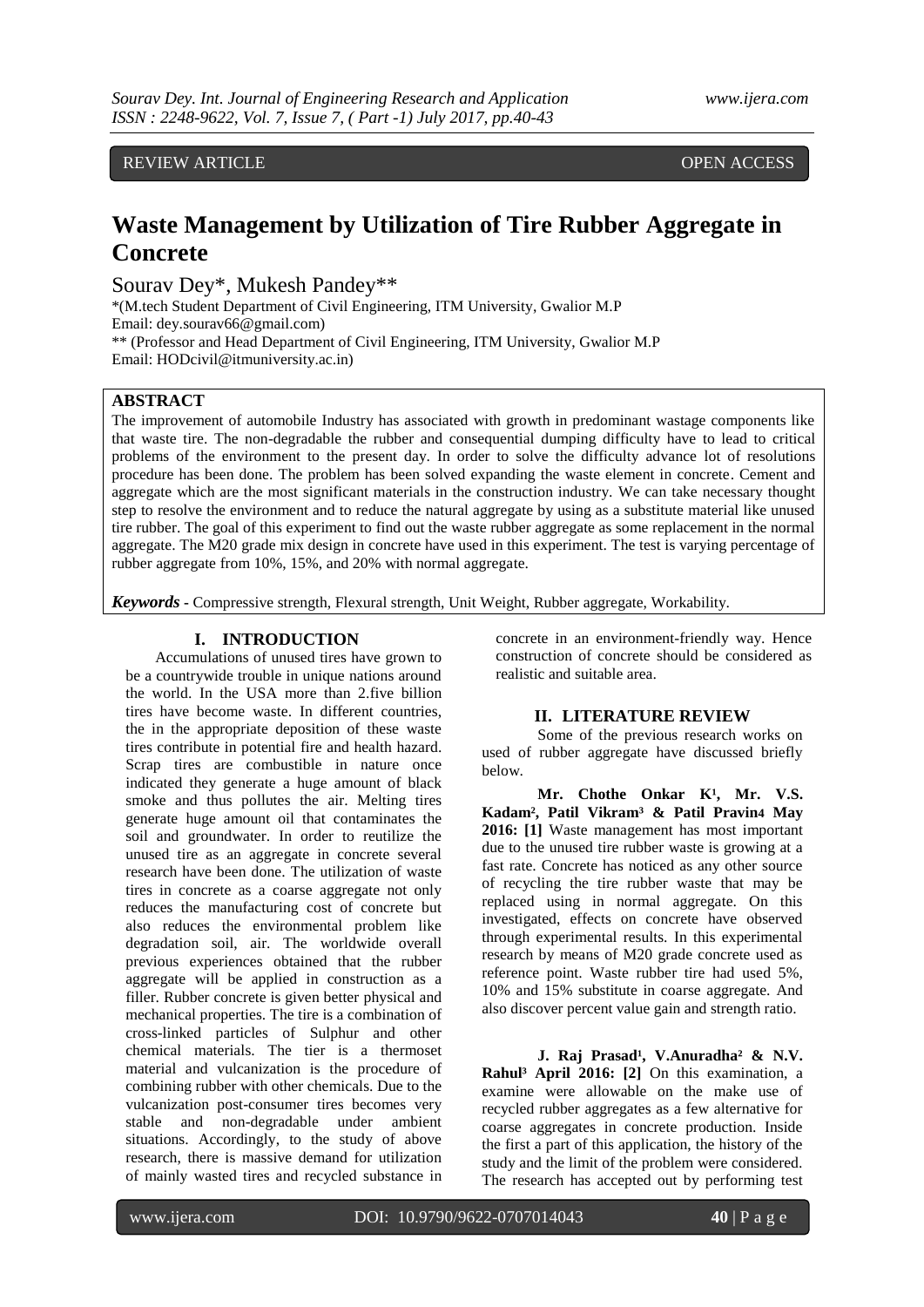within the fresh materials to define their properties for the experiment. The samples have been created with percent substitutes via 10%, 20% and 30 % of rubber aggregate in natural aggregate.

 **K.Charan Kumar¹ & Dr. S.Siddi Raju² 2013: [3]** On this investigated that the use of rubber tire pieces partial alternative in coarse aggregate for concrete production. The research had performed through accomplishing test on the additional resources to define their characteristics and suitability. The concrete mix designs became prepared to use the DOE technique and a complete number of 8 mixes had been organized containing two concrete grades M15 and M25. The samples have been produced with the percentage of replacements of the coarse aggregate through 10% 25 and 50% of rubber aggregates. Additionally, a controller combination with no replacement of the coarse aggregates changed into produced to make a comparative analysis. The prepared concrete mold containing concrete cubes and cylinders. The lists of experiments performed that unit weight, compressive and splitting tensile strength.

 **Kotresh K.M¹ & Mesfin Getahun Belachew² April 2014: [4]** At present-day in the world a major management problem for discarding of tires. It is expected that each year 1.2 billion of the waste tire is manufactured universally. It is also expected that user tires are exported 11%, conducted to landfill stockpiled or dumped illegally 27% and used for civil engineering plans only 4%. Therefore efforts have taken to classify the possible use of waste tires in civil engineering plans. In this situation, this current experiment goal to investigate the ideal use of waste tire rubber as aggregate in concrete mixed. A total number of 24 cubes and 12 prisms are cast of M25 grade by exchanging 10%, 20% and 30 percent of tire aggregate with coarse aggregate and likened with regular M20 grade concrete.

**Mohammed** Islamuddin Faraz<sup>1</sup>, **Utkarsh Jain², Ketan Jain³ & Shailendra Singh4 April 2015: [5]** This experimental mix design may be defined as the system of selecting suitable substances for construction of concrete and to control their comparative quantities with an impartial to create a concrete mix having the necessary, workability, and durability in as inexpensive approach as ideal. This intention of the experiment that the effect of a substitute by means of 5% and 10% rubber crumbs in Portland cement concrete and coarse aggregate.

Parveen1<sup>1</sup>, Sachin Das<sup>2</sup> & Ankit Sharma<sup>3</sup> **March 2013: [6]** Now a day's crumb rubber is the ideal material to be used in the natural concrete dispensation. The motto of this observation is achieved to use of rubber waste a few replacement of quality combination to create rubberize concrete in M30 grade blend layout. Waste crumb rubber has a few replacements of 0%, 5%, 10%, 15% and 20% in an extent of fine aggregate are cast and experiment for compressive, flexural, splitting tensile strength and stress- strain characteristics.

## **2.1 Effects on compressive, flexural and splitting tensile Strength:**

 Mr. Chothe Onkar okay, Mr. V.S. Kadam, Patil Vikram & Patil Pravin have been observed that compressive strength turned into decrees 9.3%, 20.18% and 40.67% with growing percentage of rubber aggregate of 5%, 10% and 15% in concrete it additionally shows that flexural and tensile strength reductions with growth the percentage of rubber aggregate in concrete [1]. J.Raj Prasad, V.Anuradha, and N.V. Rahul were determined that after the increase in curing length then additionally increases compressive strength. The quantities of coated Rubber aggregate and Rubber aggregate growth in coarse aggregate simultaneously lowering the strength of concrete. But, whilst changing 20% of the coarse mixture with rubber aggregate then gives the equal strength of ordinary concrete strength. Rubber aggregate produced is good strength than coated rubber aggregate [2]. K.Charan Kumar& Dr. S.Siddi Raju had received that the compressive strength is lowering for adding rubber aggregate of concrete and additionally lowering of splitting tensile strength. However, there was the lowest decrease in splitting tensile strength compared to the decrees in the compressive strength [3]. Kotresh K.M & Mesfin Getahun Belachew had investigated that the compressive strength and flexural strength of rubberized concrete had been lowering increasing percent of rubber aggregate and the tire reprocessing plants need to supply property of rubber aggregates in 20-10mm, 10-4.75mm downsizes to be used as cement concrete aggregate for better strength [4]. Mohammed IslamuddinFaraz, Utkarsh Jain, Ketan Jain & Shailendra Singh were observed that the compressive strength average value increasing through used cracker mill method and granular process for 7, 14 and 28 days became obtained as 4%, 5.47% and 6.34% and the compressive strength average value of reduction by used micro mill method for 7, 14 and 28 days become acquired as 6%, 10.16%, and 7.04%, correspondingly 0%, 5% and 10% [5]. Parveen1, Sachin Das & Ankit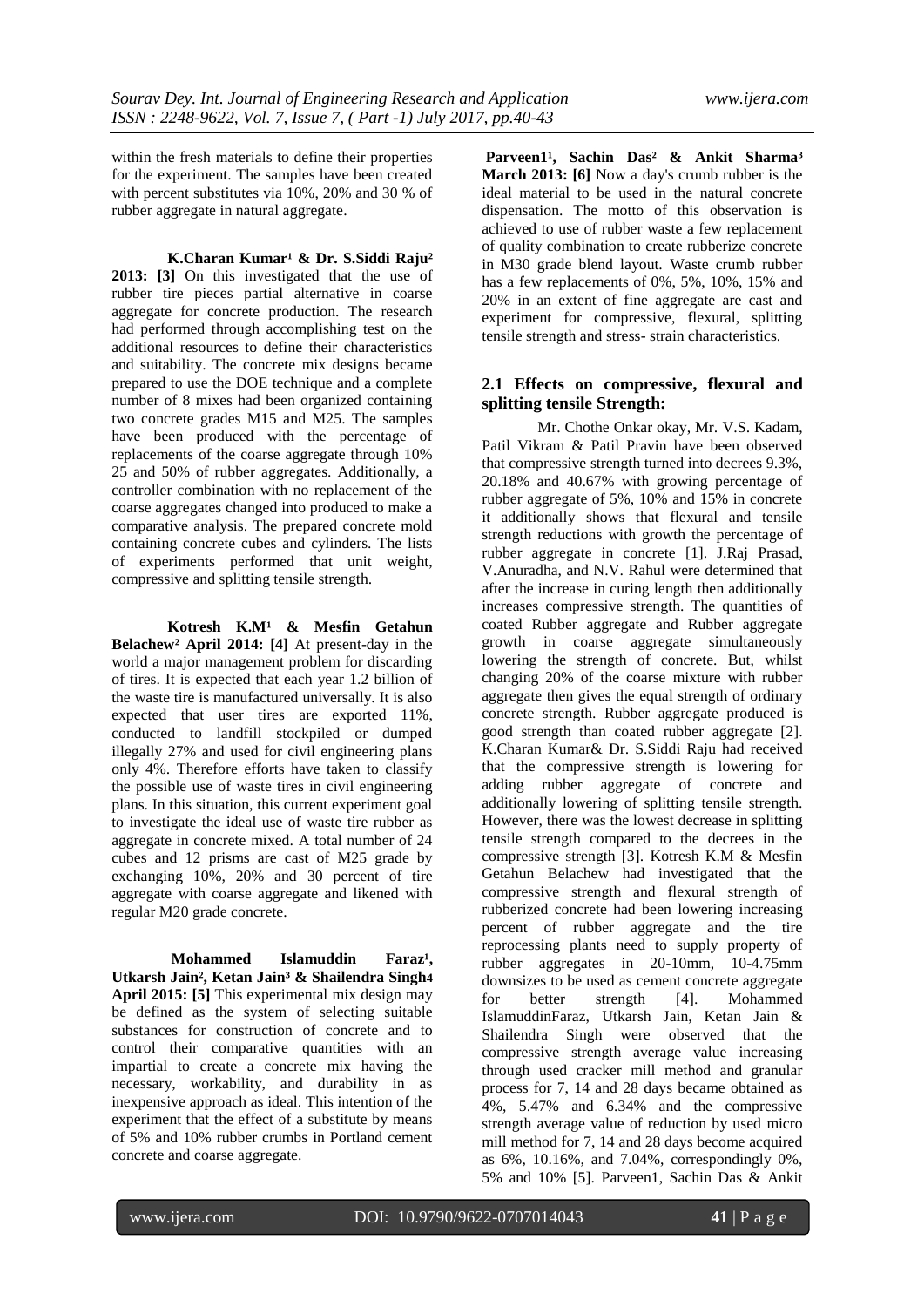Sharma were investigated that after 20% sand has changed then splitting tensile strength is reducing 30% and additionally decreasing 69% flexural strength and 37% compressive strength. For large percent of crumb rubber, the compressive strength benefit rate had decreased than that of plain concrete. Although, those facts offer an initial advice of the strength loss by produced adapted concrete in examining with the conventional concrete of 30 mpa energy [6].

## **2.2 Effect on workability:**

 Workability of concrete decreases as per increasing the rubber aggregate. This experiment recommended that super plasticizer to add for maintain the workability [1]. In this experiment, the slump value of normal concrete is less than of CRA and RA concrete. This experiment shows that coated rubber aggregate and rubber aggregate gives high workability of concrete [2]. This investigation shows that the workability rubber aggregate of concrete is better than normal concrete that's results are 32, 38, 41 and 49 in mm according to 0%, 10%, 25% and 50% for M15 grade and 7, 14, 21 and 42 in mm according to 0%, 10%, 25% and 50% for M25 grade [3]. The workability is increased for adding of rubber crumb. The values of slumps of 0%, 5%, and 10% are got as 33.33, 36.33 and 38.33 mm, correspondingly [5]. The workability of the altered concrete growths around 1.08%, with the use of 1 to 10% of crumb rubber. [6].

## **2.3 Effect on Unit weight:**

 Unit weight of concrete decreases with increasing rubber aggregate proportion in concrete. That suggests it show that lightweight concrete [1]. The paper shows that rubber aggregate is light unit weight concrete so it's encouraged that one of the possible application in the version of rooftop faces for protection and waterproofing. With suitable combined design a 20 mm thick version on roof top faces can be used with 4.75 mm down rubber aggregate [3]. Unit weight of concrete is the reduction for adding rubber crumbs. The values of unit weights of 0%, 5%, and 10% are got as 8.6, 8.3 and 8.1 in kg correspondingly [6].

#### **III. CONCLUSION**

The overall conclusions had obtained from research that the tire rubber material can be used as aggregate in concrete.

 While rubber mixture became used as an alternative of aggregates in concrete then investigated show that decreased compressive strength and flexural strength replacement with

normal concrete.

- **Increasing compressive strength by way of used** cracker mill system and granular procedure.
- Lowest lower in splitting tensile strength in comparison to the decrease in the compressive strength.
- When rubber aggregate was used as a recycled aggregate in concrete then its show the increasing the workability than the ordinary aggregate.
- Unit weight of rubber aggregate display that its light weight concrete so it's loads encouraged that where related have a look at value is applicable, then price can be saved in order that there we can be used rubber aggregate in concrete, however, there is certain limit of rubber aggregate can used in concrete because it impact on strength.
- It's much endorsed that super plasticizer to add for hold the workability.
- Stress-Strain suggests that concrete while with a better percentage of crumb rubber aggregate is mixed then gives excessive toughness.

## **REFERENCES**

- [1] Mr. Chothe Onkar K<sup>1</sup>, Mr. V.S.Kadam<sup>2</sup>. Patil<br>Vikram<sup>3</sup>. Patil Pravin4. "Effect Of Vikram³, Patil Pravin4. "Effect Of Replacement Of Course Aggregate By Scrap Tire Rubber Experimental Study". International Research Journal of Engineering and Technology Volume: 03 Issue: 05 | May-2016.
- [2] J.Raj Prasad<sup>1</sup>, V.Anuradha<sup>2</sup>, N.V.Rahul<sup>3</sup>. "Partial Replacement of Natural Aggregates with Reclaimed Rubber in Cement Concrete". SSRG International Journal of Civil Engineering (SSRG-IJCE) Volume 3 Issue 4 – April 2016.
- [3] K.Charankumar<sup>1</sup>, Dr. S. Siddi Raju<sup>2</sup>. "Re-Use of Waste Tire Rubber Pieces in the Production of Light Weight Concrete". International Journal of Science and Research (IJSR) Index Copernicus Value (2013): 6.14 | Impact Factor (2013): 4.438.
- [4] Kotresh K.M<sup>1</sup>, Mesfin Getahun Belachew<sup>2</sup>. "Study on Waste Tire Rubber as Concrete Aggregates". International Journal of Scientific Engineering and Technology April 2014.
- [5] Mohammed Islamuddin Faraz<sup>1</sup>, Utkarsh Jain<sup>2</sup>, Ketan Jain<sup>3</sup>, Shailendra Singh4. "Effect of Crumb Rubber Material on Concrete Mix". SSRG International Journal of Civil Engineering (SSRG-IJCE) – Volume 2 Issue 4 April 2015.
- [6] Parveen<sup>1</sup>, Sachin Dass<sup>2</sup>, Ankit Sharma<sup>3</sup>. "Rubberized Concrete: Needs of Good